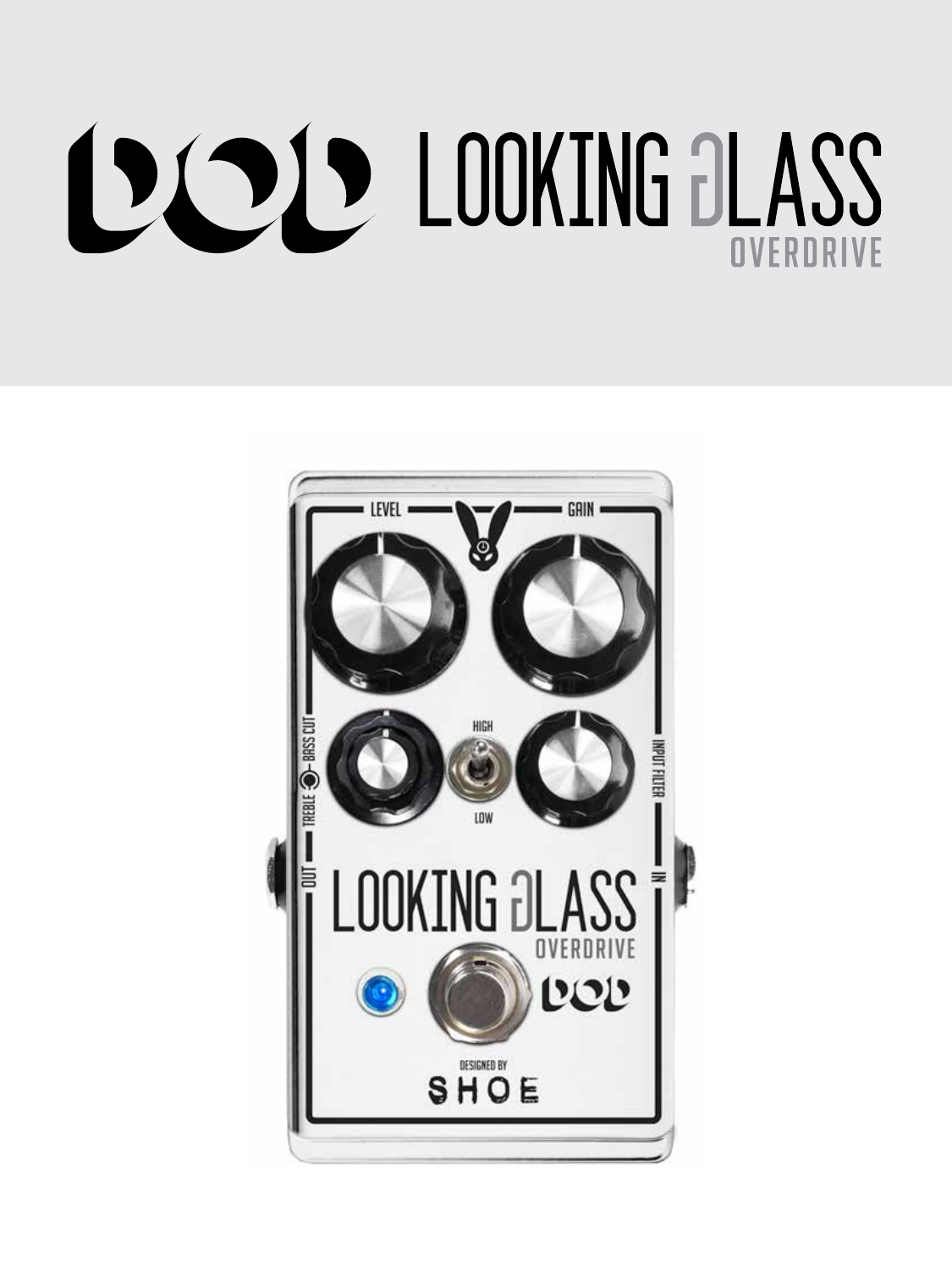**The Looking Glass Overdrive is collaboration between DOD and the boutique pedal company SHOE Pedals. Christopher Venter of SHOE Pedals is known for his unique circuits, colorful perspective on classic effects, and minimalist design aesthetic. The collaboration between DOD and SHOE retains all of Christopher's strengths and adds in some mainstream tonal appeal with an affordable price point. I was first introduced to Christopher when he participated in an online forum collaboration for an octave fuzz in 2012. I was very impressed with the build-quality, voicing, and feature set of that fuzz (and several more after) and I knew that Christopher had a good ear and strong attention to detail. This attention to detail has culminated in the meticulously designed Looking Glass Overdrive, to create a sweet and musical drive with a character that works well for any task – Lead, rhythm, low-gain, highgain or even as a tone-shaping boost.** 

## **A note from the designer:**

**"Years ago, when I was living in Brooklyn, I went on a quest to find the overdrive that worked for me. Most of these were slight variations on a few classic op-amp designs that just didn't do it for me. I tried a ridiculous number of pedals and found that I wasn't fully happy with any of them. So, having originally resolved only to make weird experimental fuzz pedals, I decided to break that rule and create a really nice overdrive that I actually wanted to play. After starting with a theory and refining it through extensive play-testing, I concocted the Savior Machine and named it after one of my favorite David Bowie songs.**

**When DOD approached me to collaborate on a new pedal, I was given free reign to make whatever I wanted (within reason). So, I first went back to my roots and designed a wild high gain fuzz. This sounded great, but I thought to myself that it would really be only useful for some people. I wanted to make something for ALL people. So, I decided to revisit my basic overdrive concept and re-design it with a completely different approach. The result is the Looking Glass. A super-responsive class-A FET design that, I hope will give a whole lot of players the satisfaction of feeling like their overdrive rewards their own unique playing style. It's great for blues, sure, but it's also great for hard rock, indie, experimental music, psychedelic music, shoegaze, alternative, punk, bass, etc. etc. etc. The Looking Glass is like a funhouse mirror that lets you twist and tweak your sound in every which way while still sounding like the ideal you."**

**-C.J.M. Venter**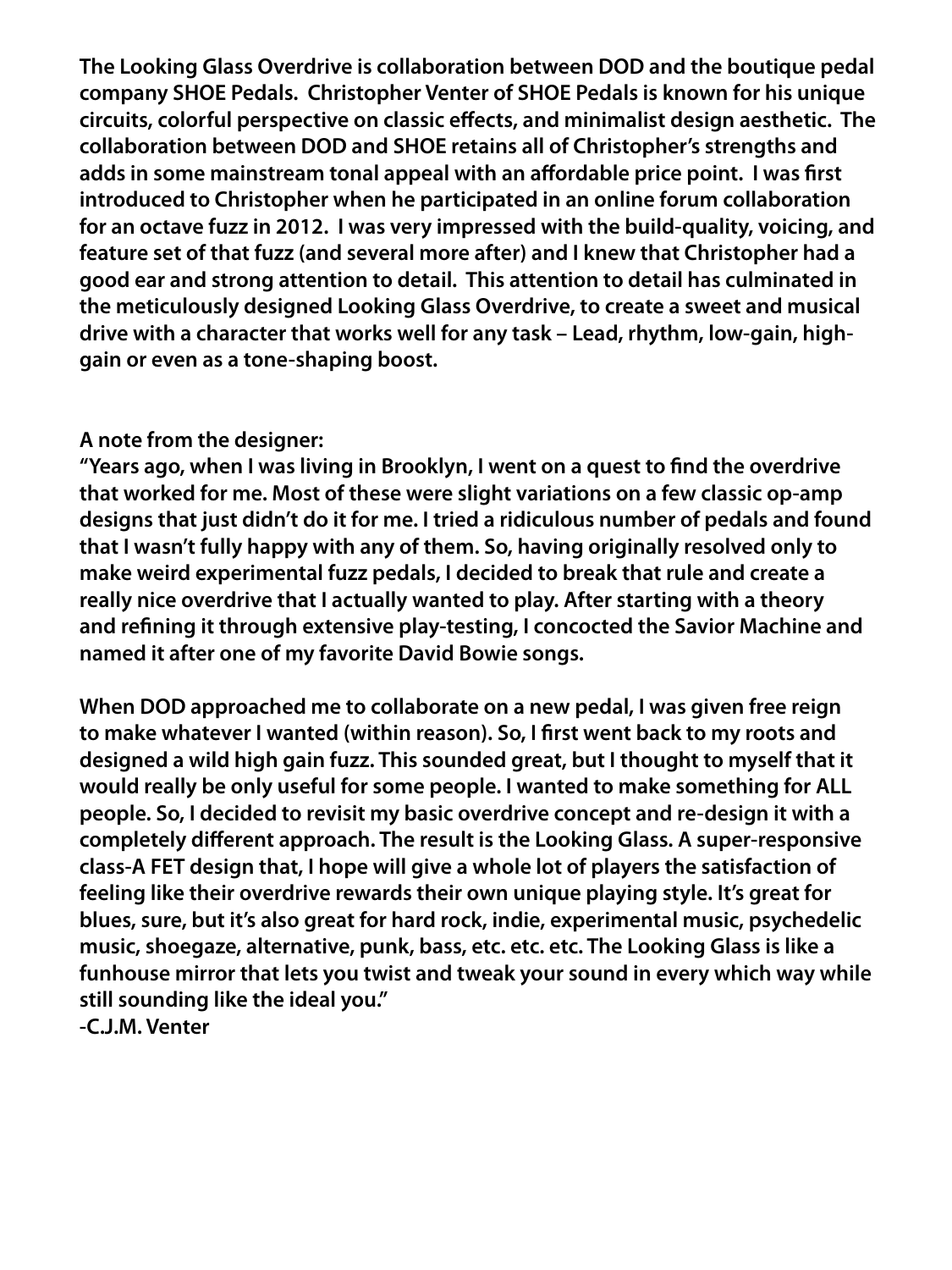

- **1. LEVEL Sets the output level of the effect. It is recommended that you turn this down when switching to high gain mode to avoid any large jumps in volume.**
- **2. GAIN Controls how easily the pedal is pushed into overdrive. Because the Looking Glass rewards dynamic playing, most settings can produce a clean sound when picking lightly. The maximum level of overdrive increases as this knob is turned up.**
- **3. BASS CUT/TREBLE The BASS CUT knob adjusts the amount of low end content in the incoming signal (before the overdrive). It is recommended that you start by setting this control at noon and adjusting upwards or downwards to thicken or clear up the overdrive to taste. Hint: Set at maximum, this control produces a very raw sound.**

**The TREBLE knob adjusts the brightness of the pedal's overdriven sound. Hint: You may want to move this control to roughly line up with the Bass Cut control for a balanced sound The concentric control design makes this easy to do on the fly. Or, for less neutral sounds, set the two indicators differently from one another to create the drive sound that works best for you.**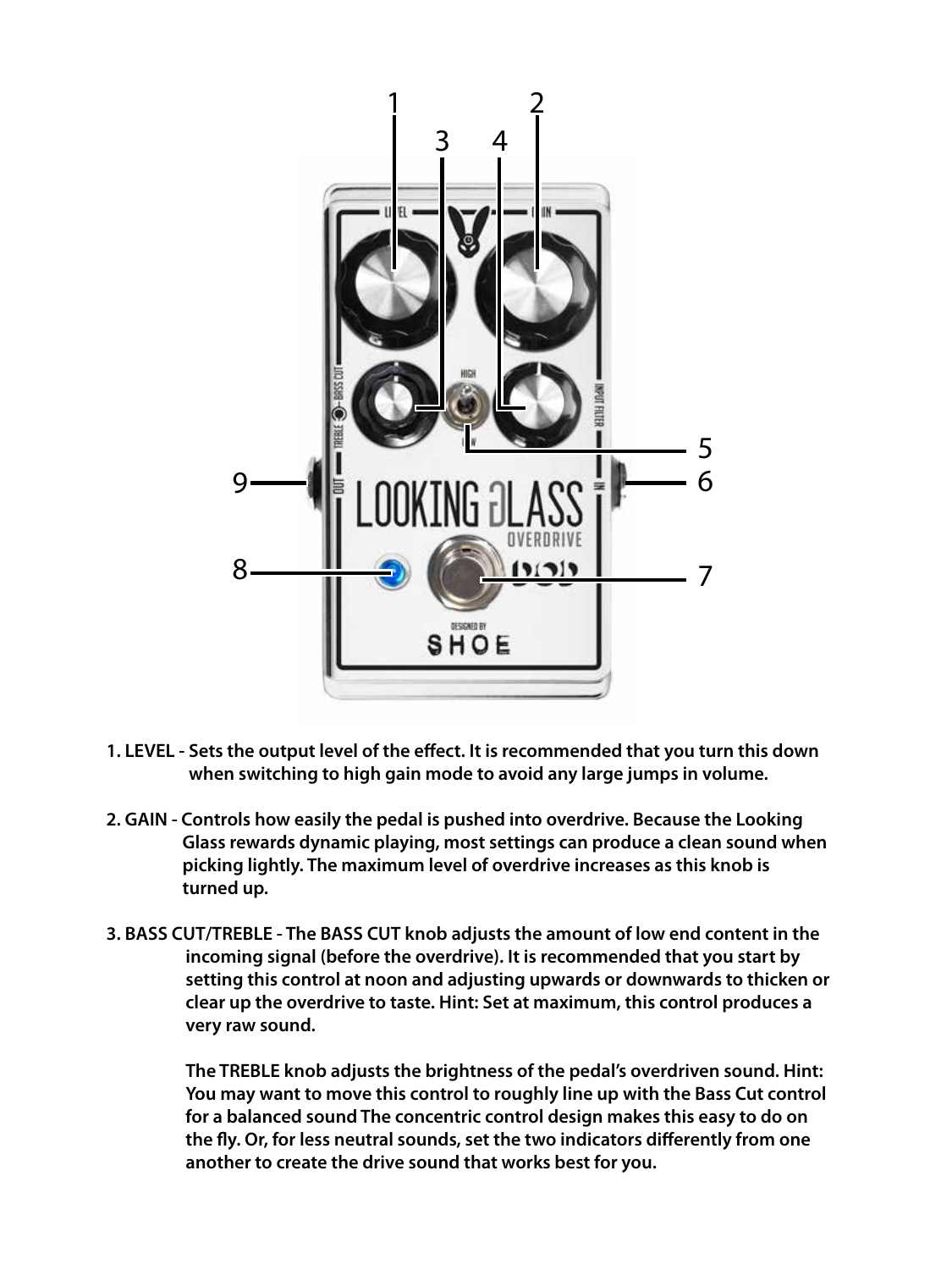- **4. INPUT FILTER This is a variable filter that adjusts the tone of the input signal. To help match with brighter guitars and reduce the prominence of spikey pick attacks, turn this control more to the left. For a brighter sound with more prominent attack, turn this control all the way up. This control also will adjust the midrange content of the signal so that midrange becomes more prominent as the knob is turned more to the left.**
- **5. HIGH/LOW The Looking Glass offers two different overdrive modes.**

**The Low mode is used for clean tone shaping, light compression, and lower gain overdrive.** 

**The High mode pickups up roughly where the Low mode leaves off by boosting the pedal and allows you to dial in Low to High gain overdrive sounds that remain highly touch sensitive all the way through the range. Note: It is recommended that you turn the Level down when switching modes to avoid loud jumps in volume and re-biasing noise as the pedal adjusts itself to the new gain setting.**

- **6. INPUT Connect your instrument here.**
- **7. FOOTSWITCH Turns the effect on and off.**
- **8. LED Turns on when the effect is enabled.**
- **9. OUTPUT Connect to the next pedal's input or to the input of your amplifier.**
- **INTERNAL DIP SWITCHES The Input Filter control is passive and interacts nicely with your guitar's electronics when not using a buffer in front of the Looking Glass. When using buffered pedals before the Looking Glass you may want to adjust the the left DIP (1) switch which slightly increases the input impedance of the pedal.**